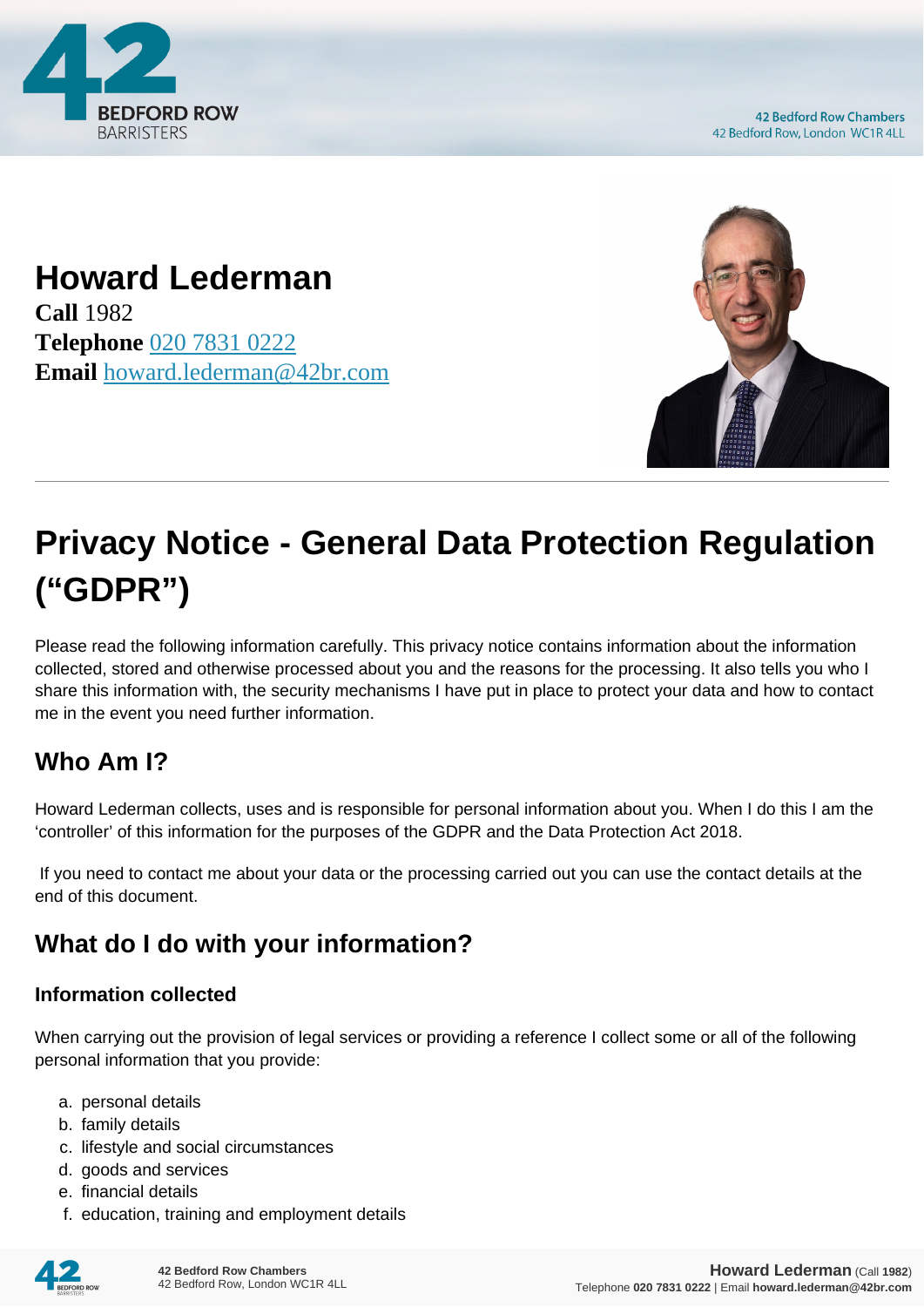

- g. physical or mental health details
- h. racial or ethnic origin
- i. political opinions
- j. religious, philosophical or other beliefs
- k. trade union membership
- l. sex life or sexual orientation
- m. genetic data
- n. biometric data for the purpose of uniquely identifying a natural person
- o. criminal proceedings, outcomes and sentences, and related security measures
- p. other personal data relevant to instructions to provide legal services, including data specific to the instructions in question.

#### **Information collected from other sources.**

The same categories of information may also be obtained from third parties, such as other legal professionals or experts, members of the public, your family and friends, witnesses, courts and other tribunals, investigators, government departments, regulators, public records and registers,

#### **How I use your personal information: Purposes**

I may use your personal information for the following purposes:

- i. to provide legal services to my clients, including the provision of legal advice and representation in courts, tribunals, arbitrations, and mediations
- ii. to keep accounting records and carry out office administration
- iii. to take or defend legal or regulatory proceedings or to exercise a lien
- iv. to respond to potential complaints or make complaints
- v. to check for potential conflicts of interest in relation to future potential cases
- vi. to promote and market my services
- vii. to carry out anti-money laundering and terrorist financing checks
- viii. to train other barristers and when providing work-shadowing opportunities
- ix. to respond to requests for references
- x. when procuring goods and services
- xi. to publish legal judgments and decisions of courts and tribunals
- xii. as required or permitted by law.

#### **Whether information has to be provided by you, and why**

If I have been instructed by you or on your behalf on a case or if you have asked for a reference, your personal information has to be provided, to enable me to provide you with advice or representation or the reference, and to enable me to comply with my professional obligations, and to keep accounting records.

#### **The legal basis for processing your personal information**

I rely on the following as the lawful bases on which I collect and use your personal information:

• If you have consented to the processing of your personal information, then I may process your information

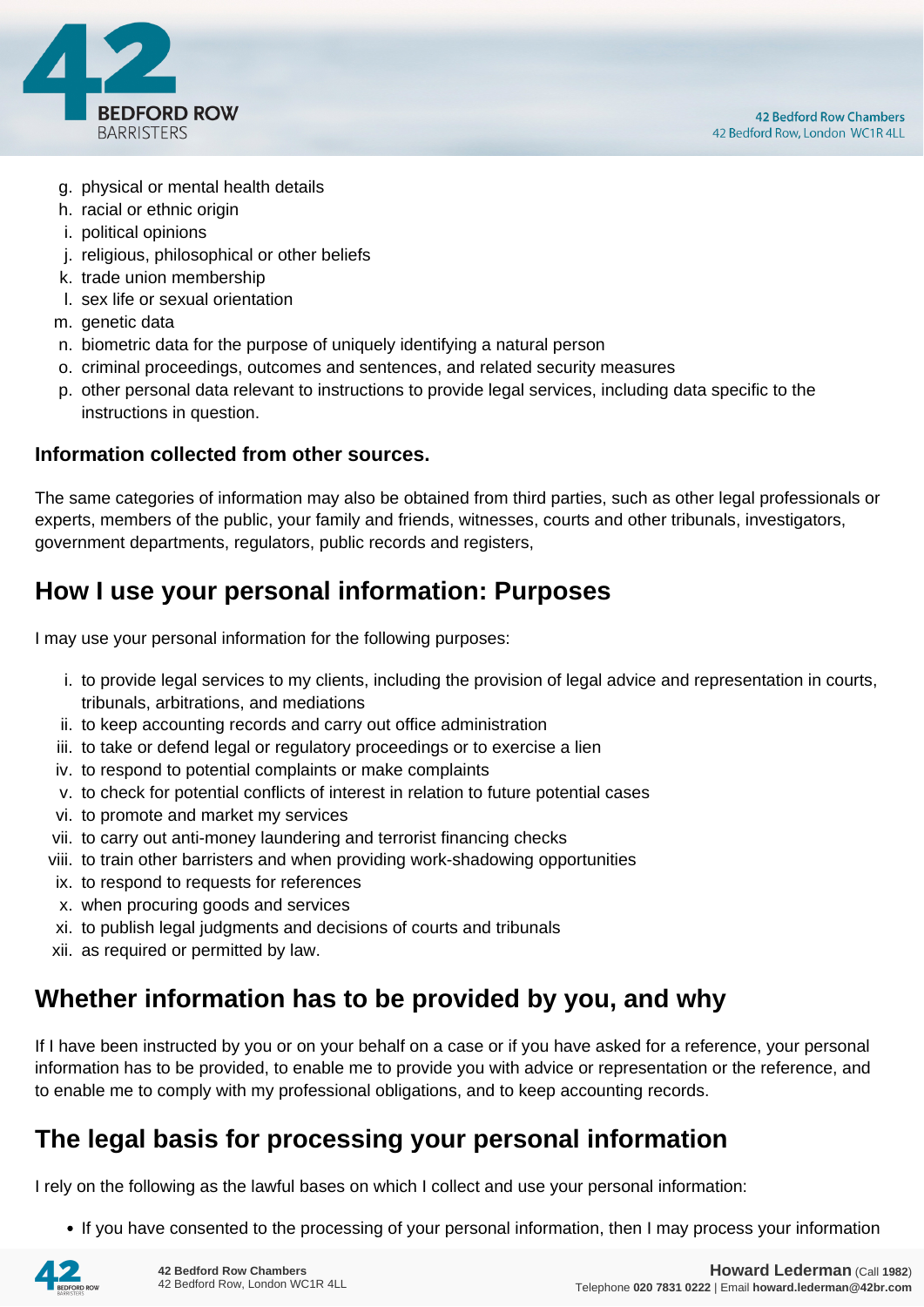

for the Purposes set out above to the extent to which you have consented to me doing so.

- If you are a client, processing is necessary for the performance of a contract for legal services or in order to take steps at your request prior to entering into a contract.
- In relation to information which is in categories (g) to (o) above (these being categories which are considered to include particularly sensitive information and which include information about criminal convictions or proceedings) I rely on your consent for any processing for the purposes set out in purposes (ii), (iv), (vi), (viii) and (ix) above. I need your consent to carry out processing of this data for these purposes. However, if you do not consent to processing for purposes (iv) and (ix) (responding to potential complaints and providing a reference) I will be unable to take your case or to provide a reference. This is because I need to be able to retain all the material about your case until there is no prospect of a complaint and to provide an informed and complete reference.
- In relation to information in categories (g) to (o) above (these being categories which are considered to be particularly sensitive information and include information about criminal convictions or proceedings), I am entitled by law to process the information where the processing is necessary for legal proceedings, legal advice, or otherwise for establishing, exercising or defending legal rights.
- In relation to information which is not in categories (g) to (o) above, I rely on my legitimate interest and/or the legitimate interests of a third party in carrying out the processing for the Purposes set out above.
- In certain circumstances processing may be necessary in order that I can comply with a legal obligation to which I am subject (including carrying out anti-money laundering or terrorist financing checks).
- The processing is necessary to publish judgments or other decisions of courts or tribunals.

### **Who will I share your personal information with?**

 If you are a client, some of the information you provide will be protected by legal professional privilege unless and until the information becomes public in the course of any proceedings or otherwise. As a barrister I have an obligation to keep your information confidential, except where it otherwise becomes public or is disclosed as part of the case or proceedings.

It may be necessary to share your information with the following:

- data processors, such as my Chambers staff, IT support staff, email providers, data storage providers
- other legal professionals
- experts and other witnesses
- prosecution authorities
- courts and tribunals
- the staff in my chambers
- trainee barristers
- lay clients
- family and associates of the person whose personal information I am processing
- in the event of complaints, the Head of Chambers, other members of Chambers who deal with complaints, the Bar Standards Board, and the Legal Ombudsman
- other regulatory authorities
- current, past or prospective employers
- education and examining bodies
- business associates, professional advisers and trade bodies, e.g. the Bar Council
- the intended recipient, where you have asked me to provide a reference.
- the general public in relation to the publication of legal judgments and decisions of courts and tribunals .

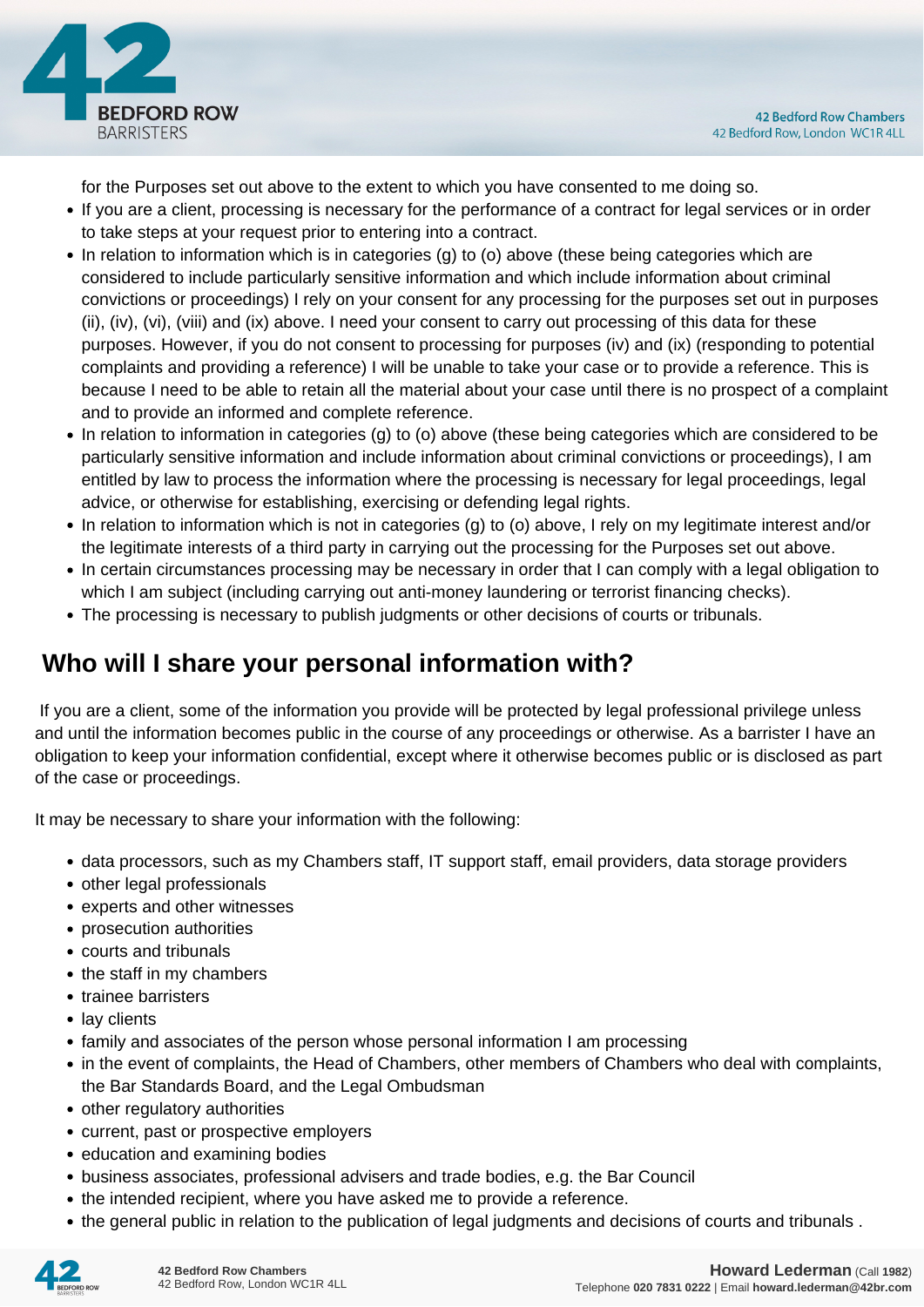

I may be required to provide your information to regulators, such as the Bar Standards Board, the Financial Conduct Authority or the Information Commissioner's Office. In the case of the Information Commissioner's Office, there is a risk that your information may lawfully be disclosed by them for the purpose of any other civil or criminal proceedings, without my consent or yours, which includes privileged information.

I may also be required to disclose your information to the police or intelligence services, where required or permitted by law.

#### **Sources of information**

The personal information I obtain may include information which has been obtained from:

- other legal professionals
- experts and other witnesses
- prosecution authorities
- courts and tribunals
- trainee barristers
- lay clients
- family and associates of the person whose personal information I am processing
- in the event of complaints, the Head of Chambers, other members of Chambers who deal with complaints, the Bar Standards Board, and the Legal Ombudsman
- other regulatory authorities
- current, past or prospective employers
- education and examining bodies
- business associates, professional advisers and trade bodies, e.g. the Bar Council
- the intended recipient, where you have asked me to provide a reference.
- the general public in relation to the publication of legal judgments and decisions of courts and tribunals .
- data processors, such as my Chambers staff, IT support staff, email providers, data storage providers and typists
- public sources, such as the press, public registers and law reports.

# **Transfer of your information outside the European Economic Area (EEA)**

This privacy notice is of general application and as such it is not possible to state whether it will be necessary to transfer your information out of the EEA in any particular case or for a reference. However, if you reside outside the EEA or your case or the role for which you require a reference involves persons or organisations or courts and tribunals outside the EEA then it may be necessary to transfer some of your data to that country outside of the EEA for that purpose. If you are in a country outside the EEA or if the instructions you provide come from outside the EEA then it is inevitable that information will be transferred to those countries. If this applies to you and you wish additional precautions to be taken in respect of your information please indicate this when providing initial instructions.

Some countries and organisations outside the EEA have been assessed by the European Commission and their data protection laws and procedures found to show adequate protection. The list can be found here. Most do not. If your information has to be transferred outside the EEA, then it may not have the same protections and you

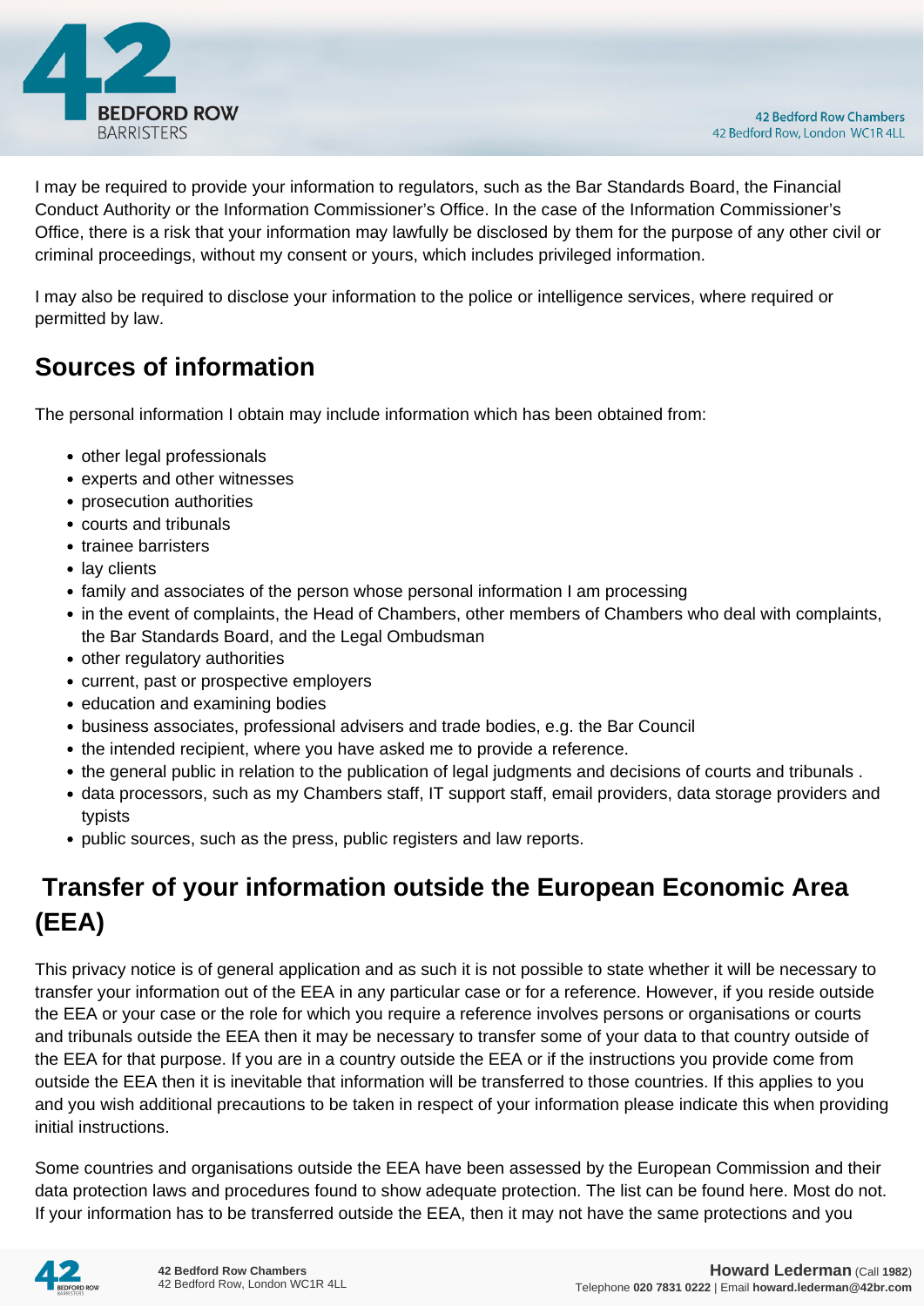

may not have the same rights as you would within the EEA.

I may transfer your personal information to the following which are located outside the European Economic Area (EEA):

cloud data storage services based in the USA who have agreed to comply with the EU-

U.S. Privacy Shield, in order to enable me to store your data and/or backup copies of your data so that I may access your data when I need to. The USA does not have the same data protection laws as the EU but the EU-U.S. Privacy Shield has been recognised by the European Commission as providing adequate protection. To obtain further details of that protection see [https://ec.europa.eu/info/law/law-topic/data- protection/data-transfers](https://ec.europa.eu/info/law/law-topic/data- protection/data-transfers-outside-eu/eu-us-privacy-shield_en)[outside-eu/eu-us-privacy-shield\\_en.](https://ec.europa.eu/info/law/law-topic/data- protection/data-transfers-outside-eu/eu-us-privacy-shield_en)

cloud data storage services based in Switzerland, in order to enable me to store your data and/or backup copies of your data so that I may access your data when I need to. Switzerland does not have the same data protection laws as the EU but has been recognised by the European Commission as providing adequate protection; see https://ec.europa.eu/info/law/law-topic/data-protection/data-transfers-outsideeu/adequacy-protection-personal-data-non-eu-countries\_en.

If I decide to publish a judgment or other decision of a Court or Tribunal containing your information then this will be published to the world.

I will not otherwise transfer personal information outside the EEA except as necessary for providing legal services or for any legal proceedings.

If you would like any further information please use the contact details at the end of this document.

### **How long will I store your personal data?**

I will normally store all your information:

- For 16 years from the last work done on a case. This is because it may be needed for potential legal proceedings. At this point any further retention will be reviewed and the data will be marked for deletion or marked for retention for a further period. The latter retention period is likely to occur only where the information is needed for legal proceedings, regulatory matters or active complaints. Deletion will be carried out (without further notice to you) as soon as reasonably practicable after the data is marked for deletion.
- Names and contact details held for marketing purposes will be stored indefinitely or until I or my clerks become aware or are informed that the individual has ceased to be a potential client.

### **Consent**

As explained above, I am relying on your explicit consent to process your information in categories (g) to (o) above. You provided this consent when you agreed that I would provide legal services/you asked me to provide a reference.

You have the right to withdraw this consent at any time, but this will not affect the lawfulness of any processing activity I have carried out prior to you withdrawing your consent. However, where I also rely on other bases for

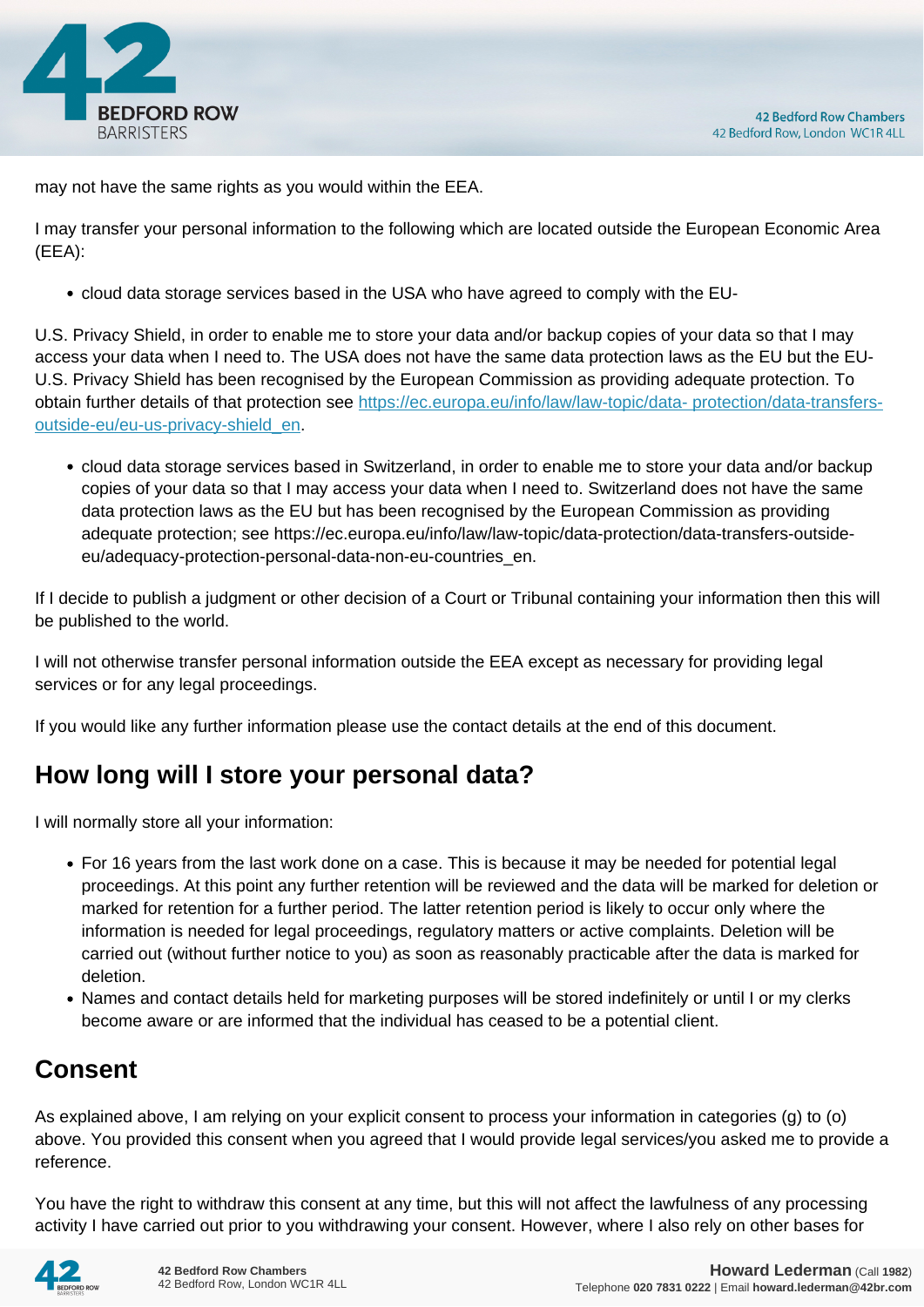

processing your information, you may not be able to prevent processing of your data. For example, if you have asked me to work for you and I have spent time on your case, you may owe me money which I will be entitled to claim.

If there is an issue with the processing of your information, please contact my clerks using the contact details below.

# **Your Rights**

Under the GDPR, you have a number of rights that you can exercise in certain circumstances. These are free of charge. In summary, you may have the right to:

- Ask for access to your personal information and other supplementary information;
- Ask for correction of mistakes in your data or to complete missing information I hold on you;
- Ask for your personal information to be erased, in certain circumstances;
- Receive a copy of the personal information you have provided to me or have this information sent to a third party. This will be provided to you or the third party in a structured, commonly used and machine readable format, e.g. a Word file;
- Object at any time to processing of your personal information for direct marketing;
- Object in certain other situations to the continued processing of your personal information;
- Restrict my processing of your personal information in certain circumstances;
- Request not to be the subject to automated decision-making which produces legal effects that concern you or affects you in a significant way.

If you want more information about your rights under the GDPR please see the Guidance from the Information Commissioners Office on Individual's rights under the GDPR.

If you want to exercise any of these rights, please:

- Use the contact details at the end of this document;
- I may need to ask you to provide other information so that you can be identified;
- Please provide a contact address so that you can be contacted to request further information to verify your identity;
- Provide proof of your identity and address;
- State the right or rights that you wish to exercise.

I will respond to you within one month from when I receive your request.

### **Marketing Emails**

Please note if you wish to unsubscribe from any marketing emails that you have previously received and/or signed up for, you can do so by emailing: clerks@42br.com

Please note it may take up to 30 days for this to become effective.